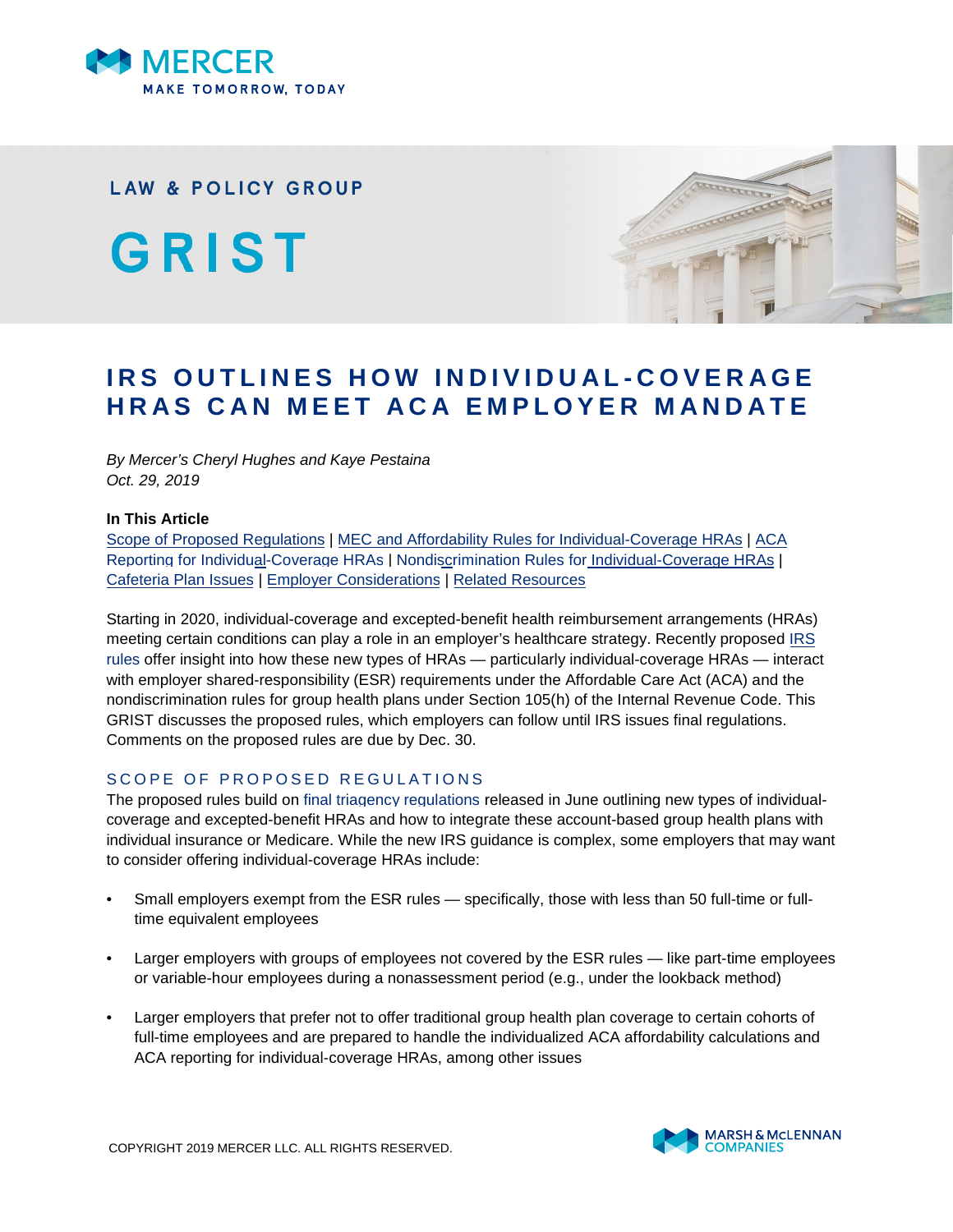The proposed IRS rules provide guidance on how existing ESR and nondiscrimination requirements apply to individual-coverage HRAs. Until IRS issues final regulations, employers interested in offering individualcoverage HRAs may rely on the proposed rules.

## **ESR Requirements**

Employers with at least 50 full-time or full-time equivalent employees must offer nearly all of them adequate health coverage or risk paying one of two ACA assessments under Code Section 4980H:

- *4980H(a) assessment.* This assessment applies to employers that don't offer minimum essential coverage (MEC) to at least 95% of their full-time employees (and their dependent children) if at least one full-timer receives a premium tax credit for coverage on a public exchange. The annually adjusted assessment can be very steep since it is multiplied by the employer's total number of full-time employees — not just the employee(s) who received the premium tax credit. The 4980H(a) assessment is \$2,500 for 2019 and will increase to \$2,570 for 2020.
- 4980H(b) assessment. The second assessment applies to employers that either don't offer coverage to some full-time employees (and their dependent children) or offer coverage that is either unaffordable to them and/or doesn't meet the ACA's minimum value standards. Calculation of this annually adjusted assessment is based only on the number of persons who actually received a premium tax credit. The 4980H(b) assessment is \$3,750 for 2019 and will increase to \$3,860 for 2020.

IRS actively enforces and collects both assessments from employers. To help IRS track ACA compliance, employers must annually report on the MEC offered or provided to employees and their dependents, including information on the affordability of that coverage.

As discussed below, individual-coverage — but not excepted-benefit — HRAs count as an offer of MEC that can help employers avoid the 4980H(a) assessment. Whether offering individual-coverage HRAs can help avoid the 4980H(b) assessment depends on complex affordability determinations, but the proposed IRS rules provide certain safe harbors to simplify those calculations.

## **Section 105(h) Nondiscrimination Requirements**

Section 105(h) sets out a number of nondiscrimination requirements that apply to self-insured medical reimbursement plans, including HRAs. If a self-insured plan's eligibility terms or benefits discriminate in favor of highly compensated individuals (HCIs), they must be taxed on excess reimbursements. A plan can't satisfy this nondiscriminatory benefits rule unless:

- All other participants receive all benefits provided to HCIs.
- The employer contribution is uniform for all participants and dependents and does not vary based on age or service.
- If the plan has HCIs, it cannot base the type or amount of benefits reimbursed on compensation.

The proposed IRS rules provide safe harbors for applying these nondiscrimination requirements to HRAs.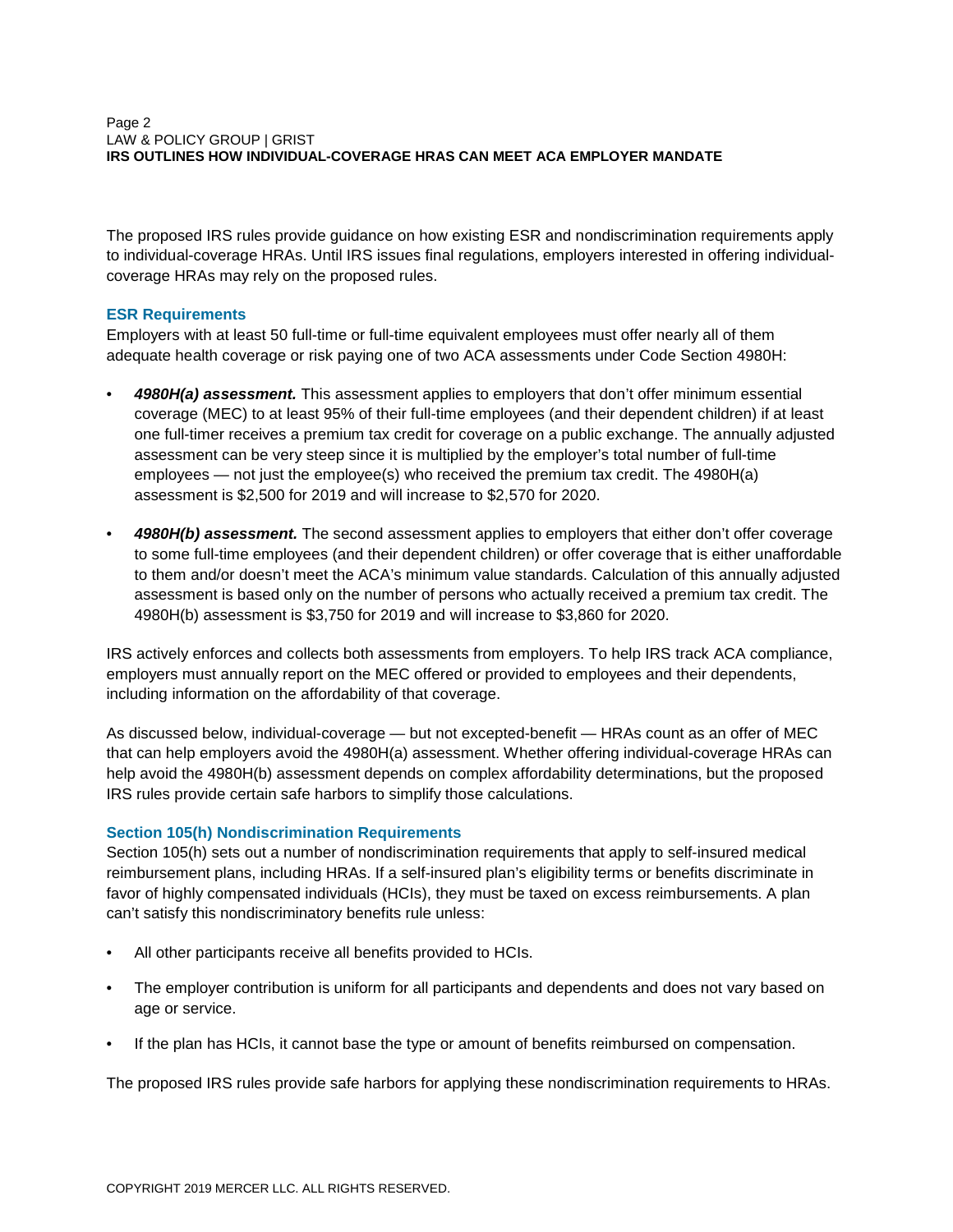#### Page 3 LAW & POLICY GROUP | GRIST **IRS OUTLINES HOW INDIVIDUAL-COVERAGE HRAS CAN MEET ACA EMPLOYER MANDATE**

## <span id="page-2-0"></span>MEC AND AFFORDABILITY RULES FOR INDIVIDUAL-COVERAGE HRAS

While excepted-benefit HRAs do not count as MEC for ESR purposes, the proposed rules confirm earlier guidance ([IRS Notice 2018-88](https://www.irs.gov/pub/irs-drop/n-18-88.pdf)) that individual-coverage HRAs are considered MEC. Thus, an employer could offer an individual-coverage HRA to some or all of its full-time employees as part of an overall strategy to avoid paying the 4980H(a) assessment.

For an employer to avoid the 4980(b) assessment, an individual-coverage HRA must be affordable. The proposed rules add a new affordability test just for individual-coverage HRAs. Unlike the ESR affordability rules for traditional group coverage, the proposed rules for individual-coverage HRAs generally require employers to determine affordability on an employee-by-employee basis. However, IRS has proposed a number of safe harbors to simplify these determinations for individual-coverage HRAs. The proposed safe harbors for individual-coverage HRAs supplement the three current safe harbors that employers can use for determining whether MEC is affordable for an employee. An individual-coverage HRA that is affordable automatically qualifies as minimum-value coverage under Section 4980H(b).

## **ESR Affordability Rules and General Safe Harbors**

Affordability for ESR purposes is based on an employee's required contribution for coverage relative to a certain percentage of his or her household income. To calculate an employee's required contribution:

- **Step 1.** Identify the monthly premium that someone who is the employee's age must pay self-only coverage under the lowest-cost silver plan on the public exchange where the employee's residence (or primary worksite under a safe harbor) is located.
	- The Centers for Medicare & Medicaid Services (CMS) has a [tool](https://www.cms.gov/CCIIO/Programs-and-Initiatives/Employer-Initiatives/Downloads/PY19-HRA-Employer-Look-Up-Table.xlsm) that can help employers identify the lowest-cost silver plan for different age groups. Although this tool only covers states using the federal [Healthcare.gov](https://www.healthcare.gov/) platform, CMS is working to find a way to include data for other states.
- **Step 2.** Determine the difference between the employer's monthly HRA contribution and the monthly silver plan premium identified in Step 1. The result is the employee's required contribution.

If the employee's required contribution is less than an annually adjusted percentage — 9.86% in 2019 and 9.78% in 2020 — of the employee's household income, the coverage is considered affordable for ESR purposes.

Because employers usually do not know an employee's household income, they can use one of three long-standing [safe harbors](https://www.irs.gov/affordable-care-act/employers/questions-and-answers-on-employer-shared-responsibility-provisions-under-the-affordable-care-act#Affordability) — the employee's W-2 wages, rate of pay or [the federal poverty line](https://aspe.hhs.gov/poverty-guidelines) (FPL) rather than household income in this calculation. Use of any particular safe harbor is optional, but any safe harbors used must be applied uniformly and consistently within a class. (These safe harbors don't apply when determining whether someone is eligible for the premium tax credit.)

*Example.* Hometown Co. has 55 full-time employees in a single location. The company offers all employees an individual-coverage HRA funded with \$6,000 (\$500 per month) for 2020. The lowest-cost silver plan for Naomi, one of the employees, is \$600 per month. Naomi's required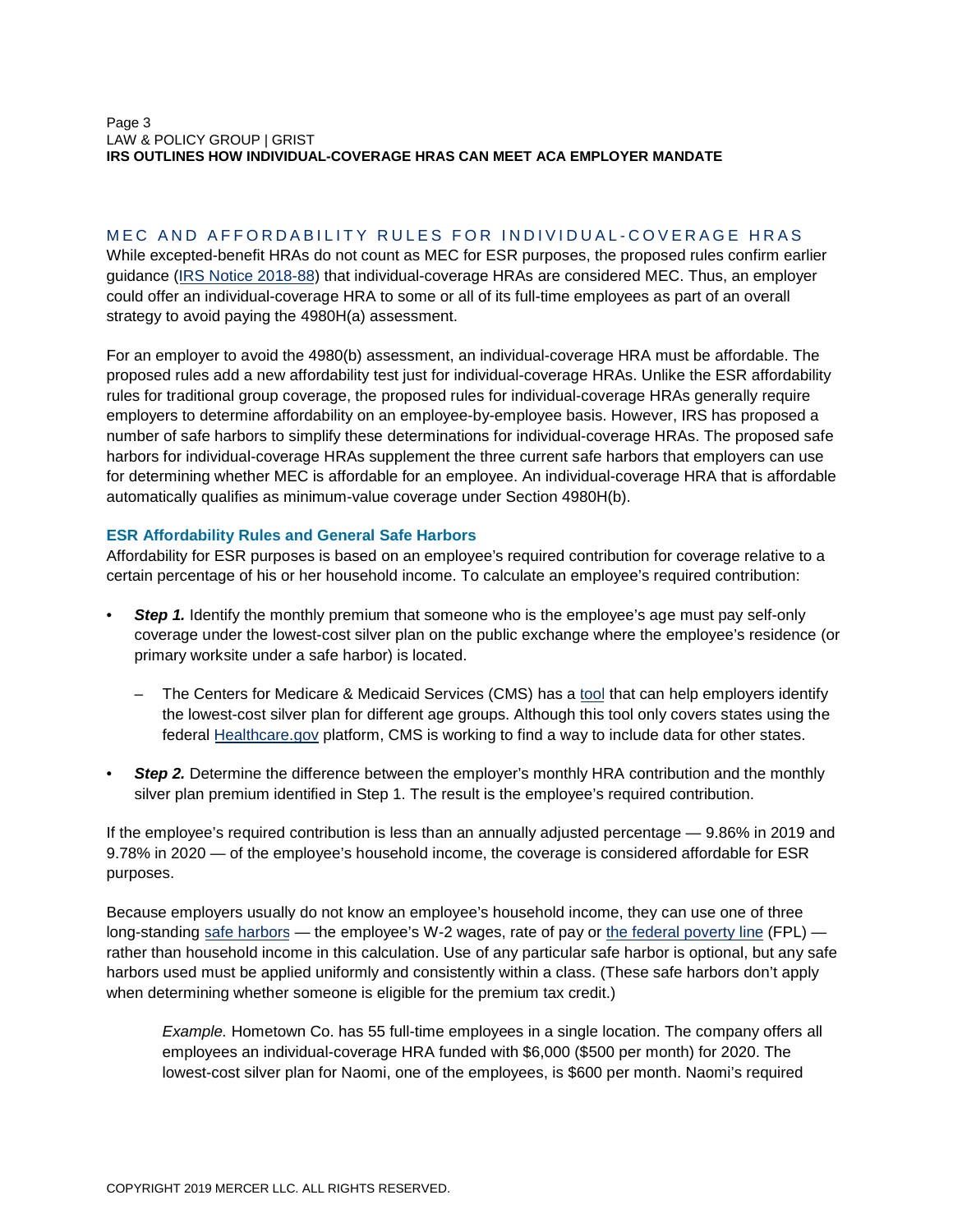contribution is \$100 per month, which is the difference between the lowest-cost silver plan for her and the amount her employer contributes to the HRA.

Under the FPL safe harbor for 2020, the monthly affordability limit is \$101.79 (9.78% of \$12,490 divided by 12). Because Naomi's required monthly contribution (\$100) does not exceed \$101.79, the individual-coverage HRA provides affordable coverage for her. Hometown Co. will not owe any assessment for Naomi if she receives a premium tax credit for public exchange coverage.

Naomi's co-worker, Owen, is older than her, and the lowest-cost silver plan for him is \$700 per month. So Owen's required contribution is \$200 per month — the difference between the lowestcost silver plan for him and the amount his employer contributes to the HRA.

The individual-coverage HRA does not provide affordable coverage for Owen because his \$200 required monthly contribution exceeds \$101.79, the FPL safe harbor limit. If Owen opts out of the individual-coverage HRA for 2020 and receives subsidized coverage on a public exchange, Hometown Co. will owe an annual 4980H(b) assessment of \$3,860 for Owen.

## **Primary Worksite Safe Harbor for Individual-Coverage HRAs**

For premium tax credit purposes, whether an individual-coverage HRA is affordable for an employee depends partly on the monthly premium for self-only coverage under the lowest-cost silver plan on the public exchange where the employee *resides*. Because tracking those premiums for each employee might prove difficult for employers, the proposed rules provide a safe harbor: An employer may instead use the monthly premium for self-only coverage for the lowest-cost silver plan on the public exchange where the employee's *primary site of employment* is located.

**Determining the primary site.** The proposal defines an employee's primary site of employment as the location where the employer reasonably expects the employee to perform services on the first day of the plan year or, if later, on the first day the employee becomes eligible for the HRA. If an employee regularly works remotely but has an assigned office space, the assigned office space is the primary work site. If a remote employee doesn't have an assigned office space, the primary work site is the employee's residence.

**Change in primary site during the plan year.** An employer relying on this safe harbor may need to reassess affordability if an employee's primary work site changes, and the employer expects that change to be permanent or indefinite. Affordability determinations must take the new work site into consideration by the first day of the second calendar month after the employee has begun working at the new location. If a work-site change occurs in the first year the HRA is offered, affordability determinations must reflect the change by the later of these dates:

- First day of the plan year
- First day of the second calendar month after the employee starts at the new location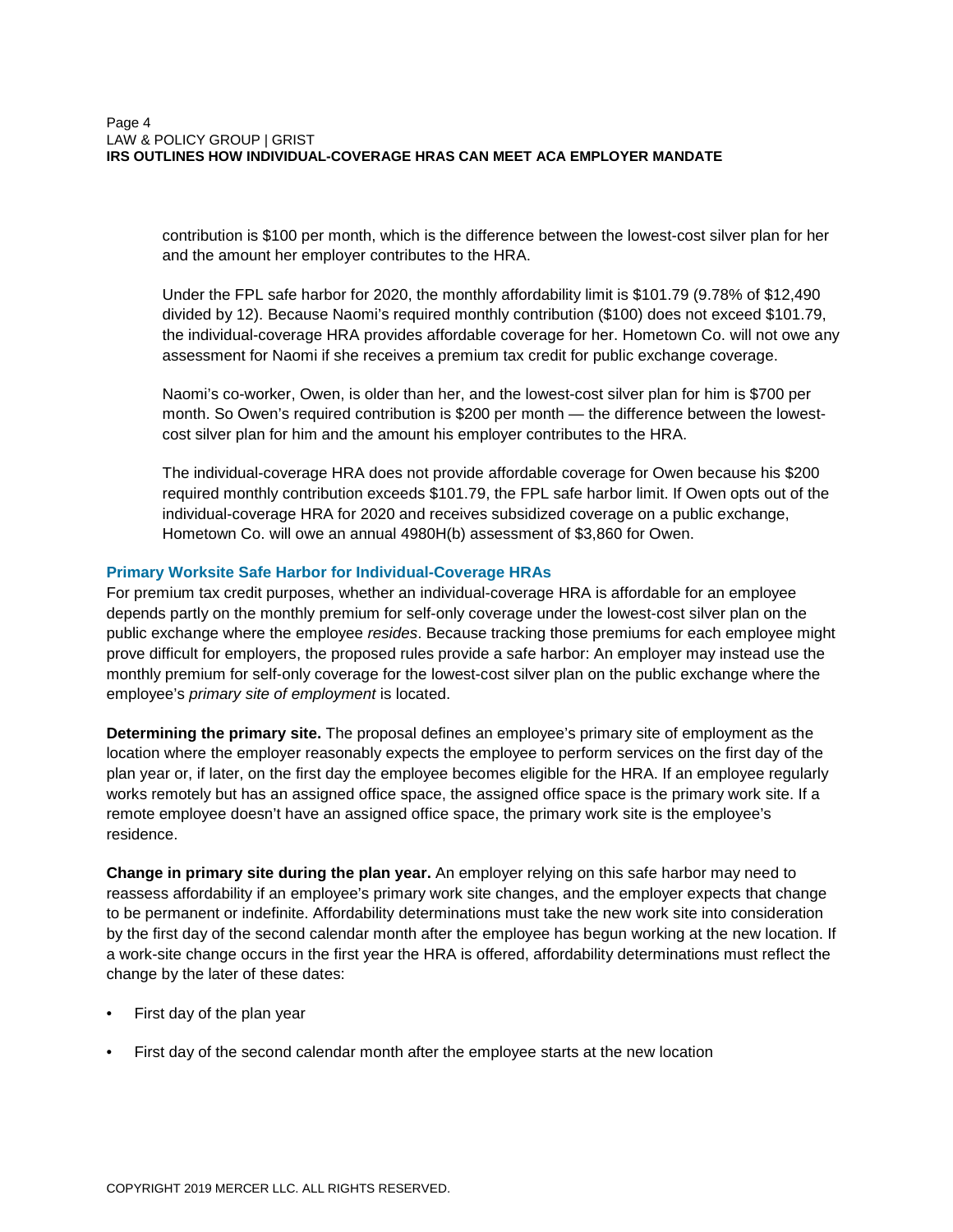#### Page 5 LAW & POLICY GROUP | GRIST **IRS OUTLINES HOW INDIVIDUAL-COVERAGE HRAS CAN MEET ACA EMPLOYER MANDATE**

**Multiple work sites within a rating area.** In some rating areas, the lowest cost-silver plan varies in different locations — for example, by county or zip code. As a result, an employer with multiple worksites within the same rating area will need to determine affordability using the lowest-cost silver plan where the employee's particular worksite (or residence, if applicable) is located. However, employers can't modify their contributions within a rating area to take into account the differences in premiums. This is because the integration rules for individual-coverage HRAs don't allow employers to have a class of employees smaller than the rating area. One solution might be for employers to use the most expensive of the lowest-cost silver plans in the entire rating area to set the uniform employer HRA contribution and determine affordability in that area.

## **Age-Related Safe Harbor for Individual-Coverage HRAs**

Affordability determinations for premium tax credit purposes will vary based on each employee's age. The proposal provides a safe harbor for individual-coverage HRAs that allows the employer to determine affordability using an employee's age on the first day of the plan year. For an employee who becomes eligible for an individual-coverage HRA during the plan year, the employer can use the employee's age on the date that the HRA is first effective. Employers also can use the lowest-cost silver plan for the youngest age band in the individual market for the employee's applicable location.

#### **Lookback-Month Safe Harbor for Individual-Coverage HRAs**

Employers typically determine health benefits for the coming plan year long before the fall release of exchange premium rates. The proposed rules include a lookback-month safe harbor to make affordability determinations for each employee:

- An employer with a calendar-year individual-coverage HRA may use the monthly self-only premium for the lowest-cost silver plan in January of the prior calendar year.
- An employer with a noncalendar-year individual-coverage HRA may use the monthly self-only premium for the lowest-cost silver plan in January of the current calendar year.

This safe harbor allows employers to use the self-only premium for the lowest-cost silver plan in the lookback month to make affordability determination for each month of the current plan year. However, employers still must assess affordability using an employee's age for the current plan year (or the youngest age band for the lowest-cost silver plan) and applicable location for each month.

## <span id="page-4-0"></span>ACA REPORTING FOR INDIVIDUAL-COVERAGE HRAS

For employers subject to ESR requirements, offering an individual-coverage HRA — but not an exceptedbenefit HRA — counts as an offer of MEC for ESR reporting purposes. Employers with individual-coverage HRAs must also report each employee's required contribution along with other information. Employers presumably will report this detail in Line 15 of IRS [Form 1095-C](https://www.irs.gov/forms-pubs/about-form-1095-c) — or an amended Line 15 that includes changes for reporting individual-coverage HRAs. IRS and Treasury are still considering whether and how to revise the codes used in Form 1095-C reporting to account for individual-coverage HRAs. The proposed regulation states that additional guidance will set out how to report individual-coverage HRAs to satisfy the ESR requirements and demonstrate compliance with Section 4980H(b).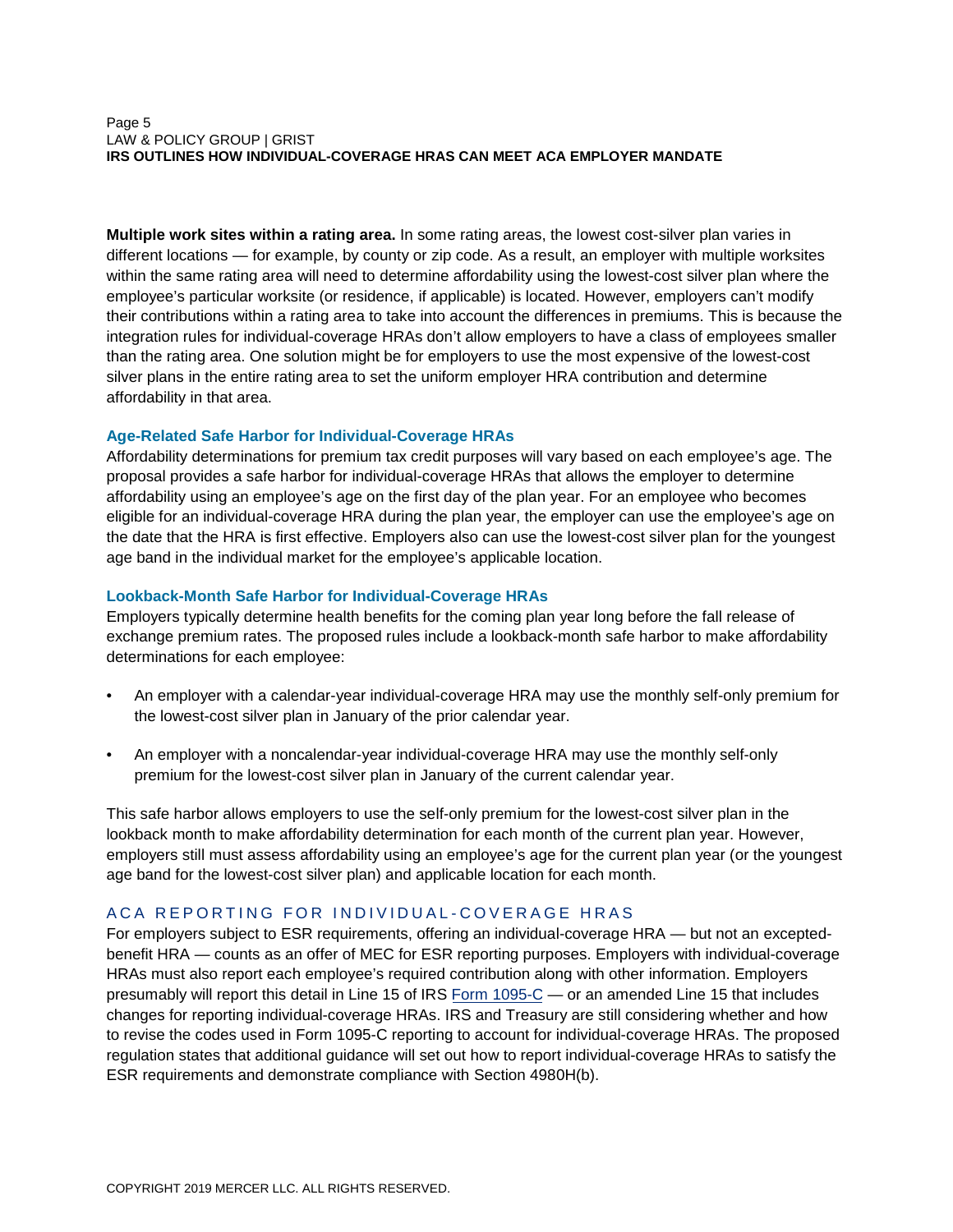#### Page 6 LAW & POLICY GROUP | GRIST **IRS OUTLINES HOW INDIVIDUAL-COVERAGE HRAS CAN MEET ACA EMPLOYER MANDATE**

Because individual-coverage HRAs are group health plans that provide MEC, employers presumably must report this MEC for each person enrolled in the HRA, but IRS will need to provide direction on how to do so. Employers subject to the ESR requirements may need to report MEC offered through individualcoverage HRAs by completing Part III of the Form 1095-C. Employers not subject to the ESR requirements may need to report individual-coverage HRAs as MEC by completing IRS [Form 1095-B.](https://www.irs.gov/forms-pubs/about-form-1095-b) However, because Congress reduced ACA's individual-mandate penalty to zero, IRS and Treasury are studying whether to change MEC reporting for future years and, if so, what changes to make.

## <span id="page-5-0"></span>NONDISCRIMINATION RULES FOR INDIVIDUAL-COVERAGE HRAS

The proposed rules clarify when and how the Section 105(h) nondiscrimination rules apply to individualcoverage HRAs.

#### **Premium-Reimbursement HRAs Exempt From 105(h) Nondiscrimination Rules**

The proposed rules confirm that self-insured plans — like individual-coverage HRAs — that only reimburse employees' premiums paid for health insurance are treated like insured plans, which are exempt from the 105(h) nondiscrimination rules. Premium-reimbursement-only group health plans may become subject to ACA's Section 2716 nondiscrimination rules for insured plans, but those rules — which are supposed to be similar to the 105(h) rules - are [currently on hold.](https://www.irs.gov/pub/irs-drop/n-11-01.pdf)

A plan that reimburses not just health insurance premiums but other medical expenses (as defined in [Section 213\(d\)](https://uscode.house.gov/view.xhtml?req=granuleid:USC-prelim-title26-section213&num=0&edition=prelim)) remains subject to the 105(h) nondiscrimination rules.

#### **Variations in Employer HRA Contributions by Class, Age Permitted**

Under the final integration rules, employers may offer individual-coverage HRAs to specific classes of employees and vary HRA terms, conditions and contributions among the different classes. Within classes, employers can vary contributions based on age, but all participants of the same age must receive the same contribution. In addition, the maximum contribution cannot exceed three times the contribution made for the youngest participant within a class.

The proposed rules include a nondiscrimination safe harbor for individual-coverage HRAs that permits employers to vary contributions as allowed by the integration rules. But an individual-coverage HRA could still be discriminatory in operation under existing rules if a disproportionate number of HCIs receive the maximum employer HRA contribution based on their ages.

## <span id="page-5-1"></span>CAFETERIA PLAN ISSUES

Under [Section 125\(f\)\(3\)](https://uscode.house.gov/view.xhtml?req=granuleid:USC-prelim-title26-section125&num=0&edition=prelim), an employer generally can't offer a qualified health plan on a public exchange as a cafeteria plan benefit. Therefore, an employer can't allow employees to make pretax salary reductions through a cafeteria plan to pay for individual coverage offered on a public exchange.

Nonetheless, an employer may allow employees to make pretax salary reductions through a cafeteria plan to pay for individual health coverage outside of a public exchange. The preamble to the proposed rules confirms this point, but IRS has requested comments on where the 125 rules for arrangements like individual-coverage HRAs may need clarification or modification to reduce compliance burdens.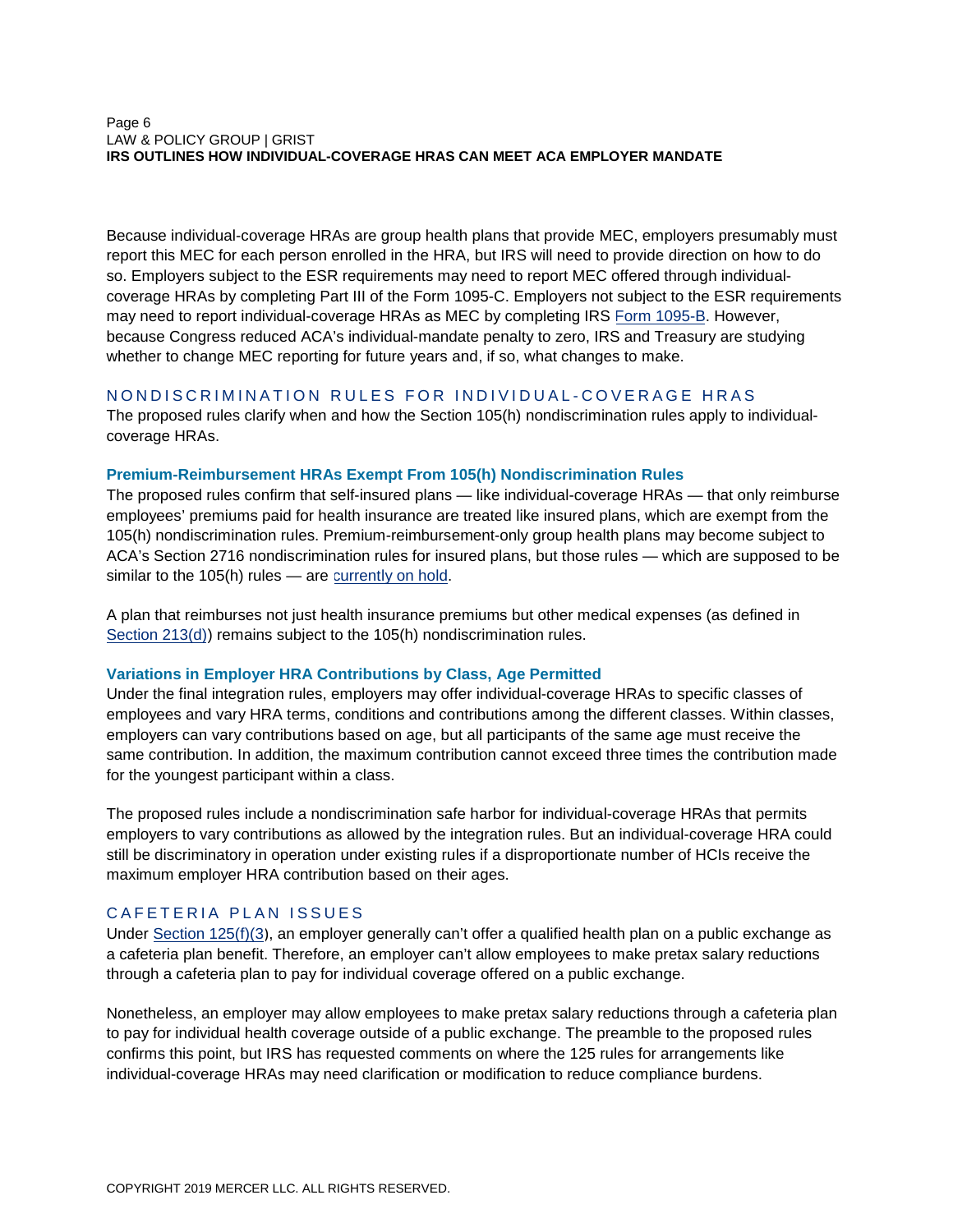## <span id="page-6-0"></span>E M P L O Y E R CONSIDERATIONS

Employers may want to provide comments on the proposed rules to IRS and Treasury by Dec. 30, 2019. Until final rules are issued, employers can rely on the proposed rules to design individual-coverage HRAs for 2020. Employers interested in offering individual-coverage HRAs should review a number of considerations, including these questions:

- *Will ESR requirements apply for employees offered individual-coverage HRAs?* Smaller employers exempt from ESR requirements and larger employers offering these HRAs to part-time employees won't need to make affordability determinations. However, even these employers may need to comply with MEC reporting requirements.
- *How will individual-coverage HRAs affect the employer's overall ESR strategy?* Individualcoverage HRAs can satisfy 4980H(a) requirements for offering MEC, but the employer could still face 4980H(b) assessments if the individual-coverage HRA is not affordable for one or more employees, who then receive subsidized public exchange coverage. If most employees have incomes exceeding 400% of the FPL (\$85,320 for a family of three in 2020), the employer's risk for ESR assessments won't be large since employees can't receive an exchange subsidy, regardless of whether the HRA is affordable. In addition, employees using their HRAs to help pay premiums for Medicare or insurance not from a public exchange can't receive the premium tax credits that trigger an ESR assessment.
- *How will individual-coverage HRAs affect employees' eligibility to receive premium tax credits for exchange coverage?* Offering an affordable individual-coverage HRA could make an employee ineligible for a premium tax credit when using the HRA to buy exchange coverage. While the HRA dollars will help employees purchase individual health insurance, the lost premium tax credit for some employees might far exceed the funds provided by the employer's HRA. These lost dollars could be significant for employees with families, since ACA affordability determinations use the cost of self-only coverage — not the actual cost to insure a family. Employers should weigh this issue when considering HRAs for both full-time and part-time employees and deciding what contribution to make available each month.
- *Is the employer prepared for the potential complexities of administering individual-coverage HRAs?* Larger employers subject to ESR requirements should keep ACA affordability and reporting requirements in mind when considering individual-coverage HRAs. In some cases, the administrative complexity could outweigh any benefit from offering these HRAs. Here are two approaches that employers might take and how the new rules would apply:
	- *Individual-coverage HRAs with a uniform flat-dollar contribution for every employee in the same class (e.g., \$5,000 per employee).* Employers using this design would likely face complex (and individualized) affordability determinations. This is because the flat-dollar employer contribution could make the individual-coverage HRA affordable for some younger employees but unaffordable for some older employees. To simplify matters, employers could use the age of the oldest employee in setting their contribution in order to meet affordability determinations. However, that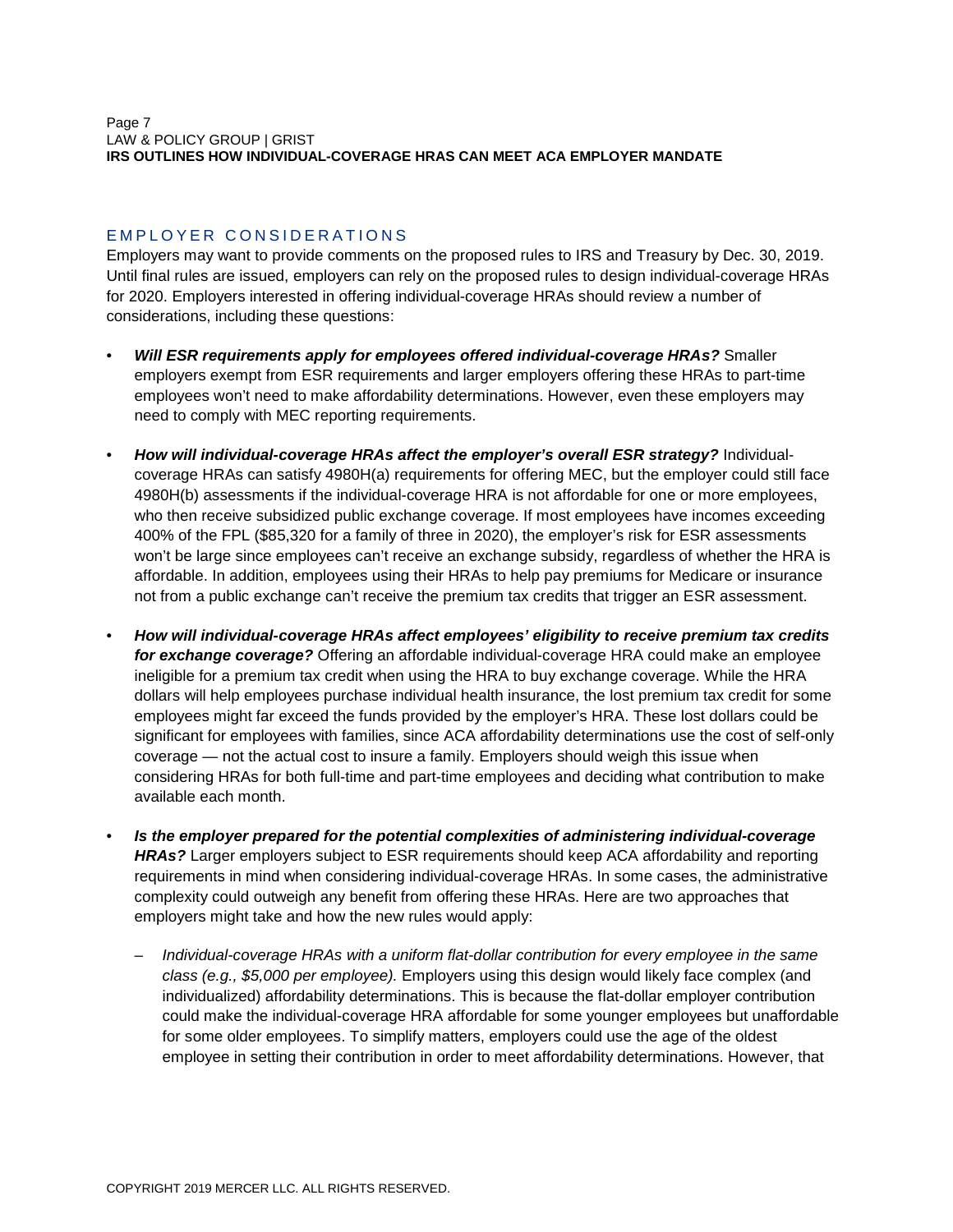strategy would likely prove expensive and could eliminate any expected cost savings from offering individual-coverage HRAs.

- *Individual-coverage HRAs with employer contributions that vary by class and age.* Under this approach, an employer would need to perform individualized affordability calculations and report MEC information on each employee's IRS Form 1095-C. This could become difficult for all but very small groups of employees. An employer might vary contributions by age and class so the HRA is always or never affordable for different groups, which might simplify reporting. But doing so could be a complex task for a large group of employees that has frequent turnover.
- *How will nondiscrimination rules apply to individual-coverage HRAs?* If the HRAs will reimburse only premiums, the nondiscrimination rules won't apply. But if the HRAs reimburse medical expenses in addition to (or instead of) premiums, the nondiscrimination rules will apply. In this scenario, employers still can use the HRA safe harbors to vary contributions, as the integration rules allow.
- *What impact will individual-coverage HRAs have on the employer's bottom line and overall healthcare strategy?* Employers need to consider whether offering individual-coverage HRAs would save money in the overall benefits budget, in light of administrative complexities. Employers should also review whether offering individual-coverage HRAs might cause any employees to drop coverage altogether. Finally, if replacing group coverage with individual-coverage HRAs, the employer will want to determine the potential effect on recruiting and retention in a competitive job market.

## <span id="page-7-0"></span>R E LATED RESOURCES

## **Non-Mercer Resources**

- [Proposed IRS Rules on Application of ESR and Nondiscrimination Rules to HRAs Integrated With](https://www.federalregister.gov/documents/2019/09/30/2019-20034/application-of-the-employer-shared-responsibility-provisions-and-certain-nondiscrimination-rules-to) [Individual Coverage or Medicare](https://www.federalregister.gov/documents/2019/09/30/2019-20034/application-of-the-employer-shared-responsibility-provisions-and-certain-nondiscrimination-rules-to) (Federal Register, Sept. 30, 2019)
- [How HRAs Help Employers Expand Coverage Options for Their Employees](https://www.cms.gov/blog/how-health-reimbursement-agreements-hras-help-employers-expand-coverage-options-their-employees) (CMS, Sept. 27, 2019)
- [Individual-Coverage HRA Employer Look-Up Table for Lowest-Cost Silver Plan Premium](https://www.cms.gov/CCIIO/Programs-and-Initiatives/Employer-Initiatives/Downloads/PY19-HRA-Employer-Look-Up-Table.xlsm) (CMS, Sept. 26, 2019)
- [Dictionary for Individual-Coverage HRA Employer Look-Up Table for Lowest-Cost Silver Plan Premium](https://www.cms.gov/CCIIO/Programs-and-Initiatives/Employer-Initiatives/Downloads/PH19-HRA-Tool-Data-Dictionary.pdf) (CMS, Sept. 26, 2019)
- [Rev. Proc. 2019-29](http://www.irs.gov/pub/irs-drop/rp-19-29.pdf) (IRS, June 22, 2019)
- [Final Rules on HRAs and Other Account-Based Group Health Plans](https://www.federalregister.gov/documents/2019/06/20/2019-12571/health-reimbursement-arrangements-and-other-account-based-group-health-plans) (Federal Register, June 20, 2019)
- [FAQs on Individual-Coverage and Excepted-Benefit HRAs](https://www.dol.gov/sites/default/files/ebsa/about-ebsa/our-activities/resource-center/faqs/health-reimbursement-arrangements.pdf) (Department of Labor (DOL), June 13, 2019)
- Model Individual-Coverage HRA Notice in [Word](https://www.dol.gov/sites/default/files/ebsa/laws-and-regulations/rules-and-regulations/completed-rulemaking/1210-AB87/individual-coverage-model-notice.docx) and [PDF](https://www.dol.gov/sites/default/files/ebsa/laws-and-regulations/rules-and-regulations/completed-rulemaking/1210-AB87/individual-coverage-model-notice.pdf) Formats (DOL, June 13, 2019)